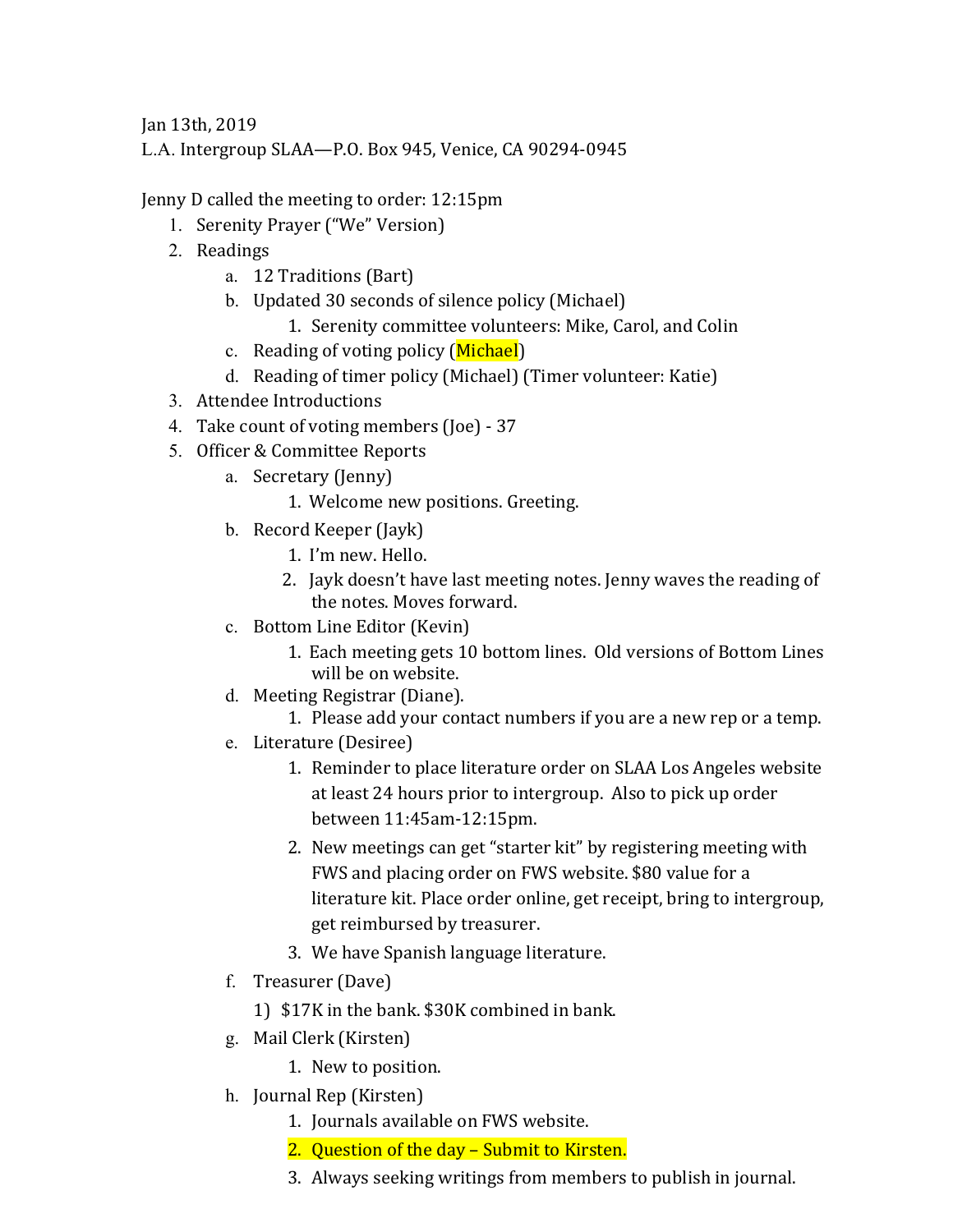- 4. Newsletter available from the Journal now open to all members.
- $i.$  Webmaster for SLAA website  $-$  Max B
	- 1. Thousands of users, repeat users. Many are young people. How do we reach out to them?
- j. Workshops & Retreats (Asher)
	- 1 All the checks for previous retreat have gone out ie refund checks. - New Flyers in February
	- 2. Upcoming Workshops: July 20 Cornerstones of Addiction-Dishonesty, Fear, Resentment; March 16(?) Powerless to Surrender, May 18 Enmeshment Withdrawal Freedom, Sept 14 Building Partnerships with Self, God, & Others
	- 3. Retreat Weekend after Thanksgiving
- j. Jails and Treatment Centers Committee (Katie)
	- 1. Welcome new ppl. / Have a meeting in Men's Central. Restarting Women's meeting. Sherman Oaks Rehab Panel. Sign up sheets to pass out at your meetings. Need speakers at rehab in Sherman Oaks.
	- 2. Question What does this look like? Colin and Katie explain a J&T meeting. / It's a 10 min share per speaker etc.
	- **3.** Thanks for donations. / We meet after this meeting.
- k. ABM Delegate Announcements
	- 1. Mona They picked a date for ABM maybe  $23^{\text{rd}}$  July in Sacramento.
- l. Literature Copier Report Kevin
	- 1) Not much to report
- m. Non Profit Committee Report and Discussion Diane
	- 1. Incorporating reduces risk to any individuals. Donations would be tax deductible. Potentially exempt from income tax. - Took in 45/46K last year. Income growing. Easy one page form to file as a corp. Various costs. Need a board of directors / trustees. 3 ppl. Discounted insurance.
	- 2. Question Does insurance cover all meetings?  $/$  No But can cover workshops etc.
	- 3. Many other organizations OA, AA etc are non-profits. We don't have an office and employees like they do but we are nonetheless kicking butt.
	- 4. We are liable for past income tax and penalties, so it is urgent we handle it.
	- 5. Lawyer gonna write up bylaws for us to vote on.
	- 6. We need to pay sales tax. Sales Tax will be an uncoming issue.
	- 7. MOTION made "For intergroup to take the steps to become a registered non-profit in California."
	- 8. Three Pros MONA Pro Thank you! Let's do it. It's past due. // JOE – Pro – Let's signal our growth. // CASSIE – Pro – Professional experience  $-$  Best practice that protects us.  $//$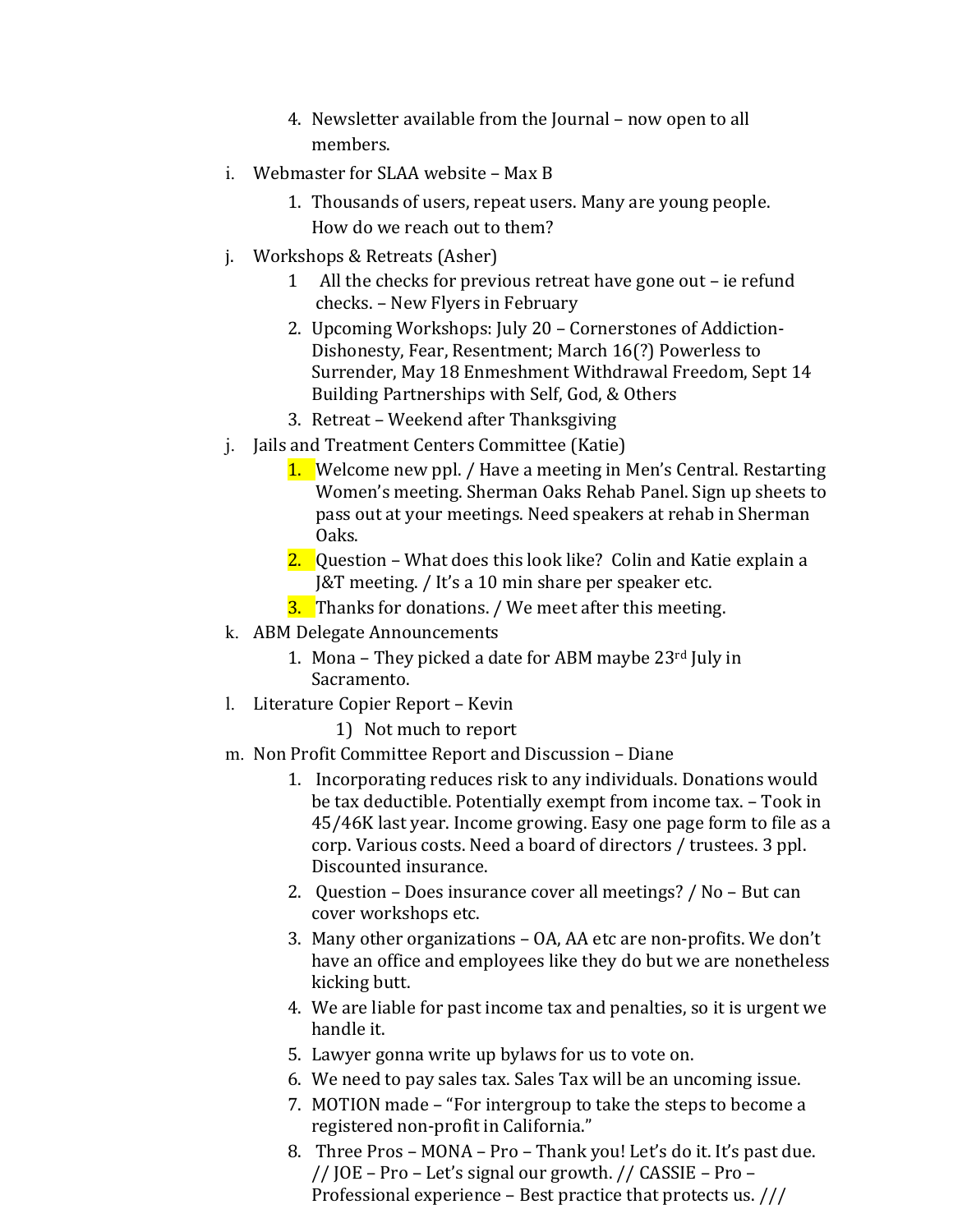Three Cons – DAVE – Question? –501c6 might be a better fit? Answer – Diane – Attorney said  $501c3$  is best.  $//$  Since we didn't have questioning time going to questioning time.

- 9. DISCUSSION Why is  $501c6$  better?  $//$  Lawyer said it's best  $//$ Another lady - Do we have enough money? Dave -We have 30K. Diane – Don't worry.  $//A$  guy – Will meetings be part of  $501c3$ ? Diane – Only intergroup is incorporating.  $//$  Glen – We do feel comfortable we won't be facing back taxes and back sales tax and penalties etc if we do this? Also - it costs 5200 first year? 2200 to start and  $3000$  each year?  $\frac{1}{1}$  Diane - 3 attorneys, 2 CPAs, do 501c3 and don't worry about past. We gonna have a different name, also, so don't worry. But - who can know? /// Question have any other SLAA intergroups incorporated? Diane - No. But FWS is. We're the largest.  $//$  Michael – clarification? Diane – it's three different motions!
- 10. BACK to voting 39 votes for YES let's incorporate. (out of 41 arrived now). PASSED
- 11. Next Which attorney to engage? Ramseyer cheapest and best in Diane's opinion. Charitable Allies - More expensive and in different state. Less experience with 12 step.
- 12. Motion made to hire Ramseyer cuz he has experience with Al Anon.
- 13. Voting should we hire Ramseyer 39 votes YES. PASSED.
- 14. Let's choose three members for the Board of Trustees. Diane lays out some of the things that they'll do. Joe - Gotta list our names publically. - Other guy - We can't do this until we have a form? - Lots of discussion - Jenny says she wants this thing decided this month.
- 15. Mona suggests we make this temporary 90 days for the Trustees. /// Jenny suggests that we table the Trustee choosing til next time.  $//$  Trustees aren't defined yet so let's wait til we get that information.  $//$  Moving on.
- 6. Old business.
	- a. None
- 7. New Business.
	- a. Electing remaining positions
		- 1. Mail Clerk Glen explains. Nominates Tim. // Tim I have 24 hours off bottom lines. // Pros - We love him. // He doesn't meet the sobriety requirement  $//$  Motion to waive the sobriety requirement. Motion passes // Everyone votes for Tim. (Approx 39 votes each time.) TIM
		- 2. Phone Line Monitor 1 year term  $\frac{1}{1}$  Max explains You check voicemails and return calls. Of newcomers. - Glen nominates Nick.  $//$  Nick  $-$  3.5 yrs in program. 9 years job. 8 months sober.  $//$  PROS – He's funny and good.  $//$  36 votes for yes. NICK